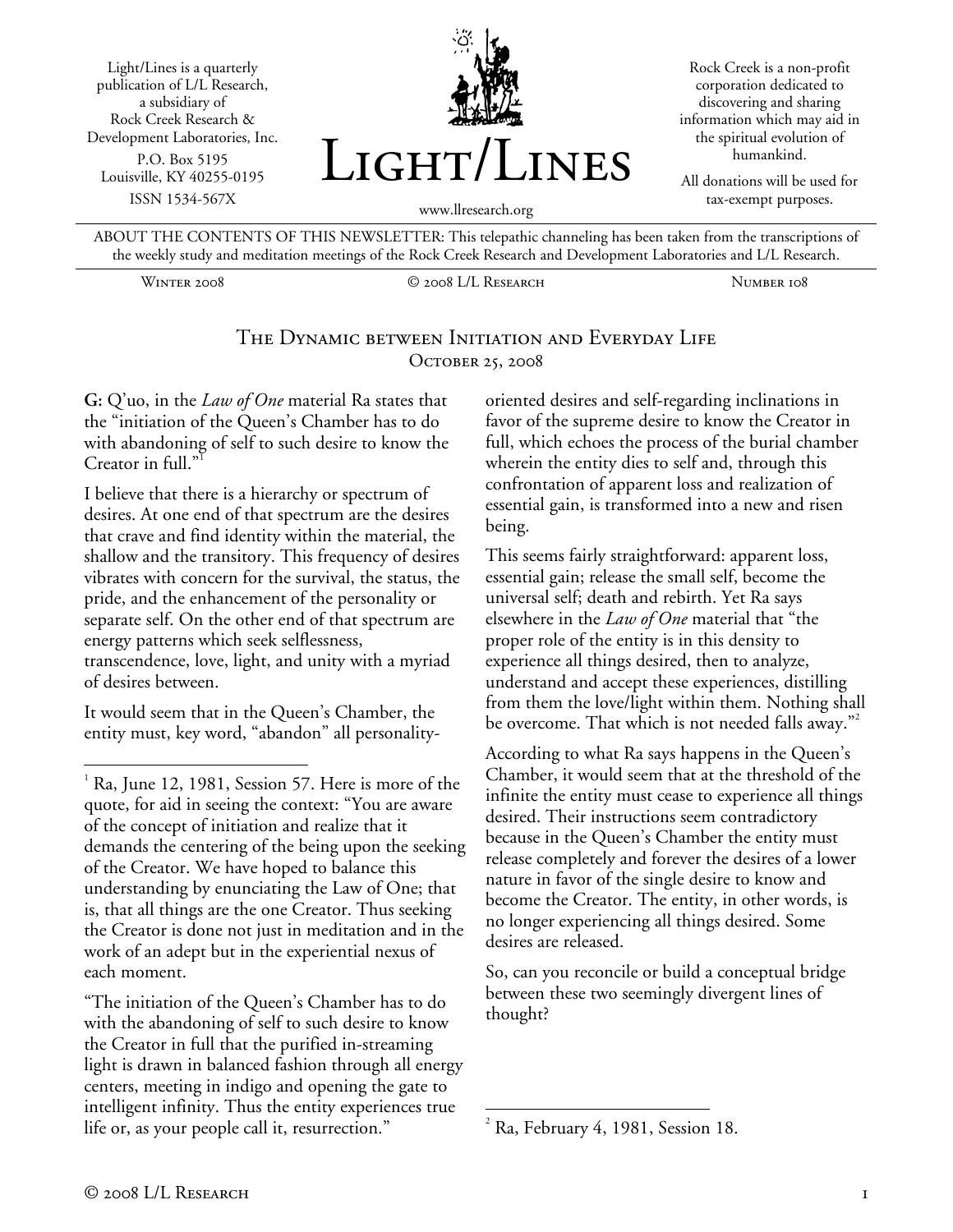# *(Carla channeling)*

We are those known to you as Q'uo. Greetings in the love and in the light of the one infinite Creator, in whose service we come to you this evening. It is our privilege and our pleasure to speak with this circle of seeking upon the question concerning the dynamic between the initiatory or Queen's Chamber position and the everyday self whose instructions are to experience all things desired.

As always, however, we would request that you use your discrimination as you listen to or read these words. If a thought of ours seems helpful to you, by all means use it. If it does not resonate to you, then let it go. Your doing this will enable us to feel free to offer our humble opinions without being concerned that we may infringe upon your free will or otherwise disturb the pattern of your spiritual walk. We thank you for this consideration.

We thank the one known as G for this query. It brings into sharp focus the very real dynamic between that journey of self towards the gateway of intelligent infinity and the entity as a citizen of Planet Earth and of the third-density walk of getting to know the self and, when the self is known, accepting the self completely.

The initiatory experience of which those of Ra spoke was part of the long period of training in which initiates learned how to be those who could heal or, rather, could open themselves up as instruments for healing. Taken out of context, it would seem that there is the goal of remaining in the Queen's-Chamber-position attitude at all times.

However, the Queen's Chamber was used in the culminating ritual which the student experienced as he took on what could be called the robes of priesthood. This level of vibration which the Queen's Chamber position requires was considered to be the desirable default setting for a priest as he began to perform his priestly duties, whether those duties were teaching, healing or invocation and evocation for the benefit of all of humankind.

It was hoped that whenever the initiated priest or priestess set out to do healing, offer a ritual or teach, that the priest would be able to revisit and reidentify with that level of vibration which was first experienced as the intensely dedicated new priest offered himself and his life to the one infinite

Creator as an instrument of the highest and best good.

Because of the fact that the one known as Don did not further investigate the initiatory process, the Ra group did not discuss the fact that this level of vibration was intended to be put on like a robe and then taken off like a robe, just as one would don a physical robe and then hang it away when it was no longer needed.

Indeed, in any situation where the seeker wishes to function as a healer, a teacher, a channel such as this one, or any of the other ways in which the gateway to intelligent infinity might be accessed, there is the time-limited nature of that donning of the robe of the magical personality. Indeed, it is important to create a time-bound persona when magical work is being contemplated.

When one moves into the tuning up in order to achieve that abandonment of the everyday and the total focus upon the divine, it is understood from the beginning that when the purpose of donning this magical personality has been achieved, then the magician or priest shall, consciously and carefully, by visualization or physical action, end the time of dedication and remove, whether in the imagination or physically, the robe of the magical personality, and set it carefully away in the innermost heart where it can be called forth again, hopefully with less and less difficulty as repetition begins to create good habits of auto-suggestion, so that eventually slipping into the magical personality can be done fairly quickly, just as slipping out of it can be done quickly.

You might think of this as the same kind of situation as is addressed by a judge or a priest in one of your churches. The judge dons his heavy black robe and by doing so signifies to himself, to the Creator, and to those who must sit before him and plead their cases, that he has accepted the burden of office for which he has been trained and to which he has been appointed. He no longer has private interests or personal biases. He has only the scales of justice before his eyes and he is dedicated to creating a fair and just movement of events so that the entity who is accused may have his day in court and feel that he has received a fair trial.

In just such a way, too, the priest dons his alb and his rope belt and all of the garments of his office and as he does so, even kissing the cross [embroidered on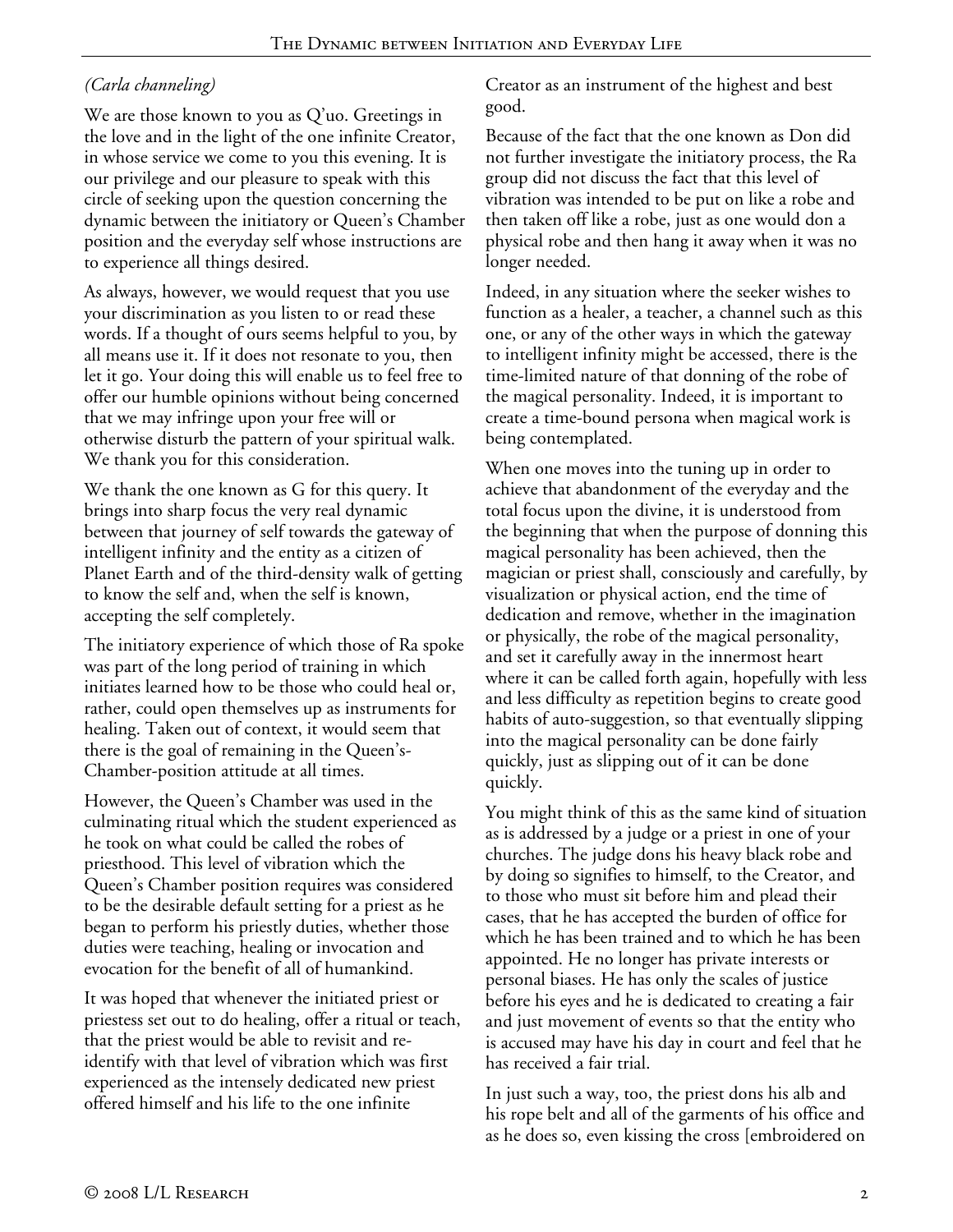the stole] before he puts the stole across his shoulders, he is tuning himself up to be more than he is in his everyday persona. He is dropping away and abandoning that earthly portion of self in order that he may be transparent to the divine.

His are the words that shall evoke all of the qualities of Jesus the Christ, and it is his invoking of that Presence that creates of humble wafers and wine poured from an everyday bottle, the body and blood of Jesus the Christ, those substances transformed from the mundane into the entirely spiritual.

It is the people's belief in the integrity of the judge that creates the atmosphere for a fair trial. It is the congregation's faith in the integrity of the priest that allows them to enter into the magical ritual of the Holy Eucharist so that they may walk away from the altar knowing that they carry the very essence of the love and light of Jesus the Christ. This they may take, then, into their Mondays and Tuesday, their Wednesdays, Thursdays, Fridays and Saturdays. They do not have to leave the presence of the Creator at church. By this means they are enabled to become part of that essence and to know that this energy is literally moving through their bodies and touching every cell with sanctity.

A great deal of preparation goes into the training of an initiate such as a priest or a judge. And a great deal of training goes into the individual seeker's walk as he moves through that great distance that lies between the first experience of dedication to that which is larger than himself and the final moment of initiation when all that has transpired since the first dedication of self occurred comes to its final culmination.

The one known as G was quite accurate in noting that there is this beginning [initiation] below the pyramid, where there is the shaman's death experience that creates of the rest of the life a living and beautiful gift. The culmination indeed does echo that first dedication of the self. The difference between them is the difference between the beginner who is on fire to move closer to the infinite One and the initiated priest who remains on fire but who has learned to stoke the fire, control the fire, focus that fire, and then open the self in the most skillful way he has been able to discover through that long period of inner training.

Both the priest and the judge have many large books which they must study on the way to receiving their

robes of office. The seeker has none. He is the book he must read. And it is the work of many years to begin to be able to read the book of self.

Where does the [visualized] priestly robe go when the initiate has finished his teaching, healing, channeling or other work of the gateway? It goes absolutely nowhere. It is simply tucked away into the heart of hearts, that most sacred place within each of you where the Creator Itself rests in undiluted presence, a well of absolute consciousness, a sea of love.

We ask you to try to imagine what it would be like to maintain that focused self, that magical personality, in a steady state. Perhaps with great practice and repetition of intent an initiate could learn to hold that persona in absolute faith for a day. However, attempting to hold that high pitch of intensity, that abandonment of all but the deepest will and desire on a steady-state basis, would, as the one known as G noted, obviate the whole flow of the life lived, the experiences registered, the catalyst engaged and used to create experience, memory, deeper emotions and all of the many side effects, shall we say, of having come through many waters and experienced many things. It is not only impossible but it is also undesirable to attempt to remain in that Queen's Chamber for the duration. It is that which needs to be consciously put on and consciously removed when the working is done.

Within the daily practice of the day, the Queen's Chamber position is appropriate only when there is a desire within the self to enter into the magical personality. This is especially appropriate if the daily chapel time, as this instrument calls it, includes the dedication of self to the one infinite Creator. The desire to sink the self completely into devotion is a magical ritual of a kind, using the gateway. Or if the entity is preparing to serve in some way,[he may do as this instrument did when she] tuned and brought herself to the Queen's Chamber position insofar as she humanly could, using her will, her faith and her set intention, before this channeling session.

You might even consider taking on this magical personality or this Queen's Chamber position during a time of contemplation in nature or when inspired by that which has been read in a book or heard in a lecture. However, it is well always to be mindful of what the self is doing so that you show the ultimate respect that the state deserves by going into it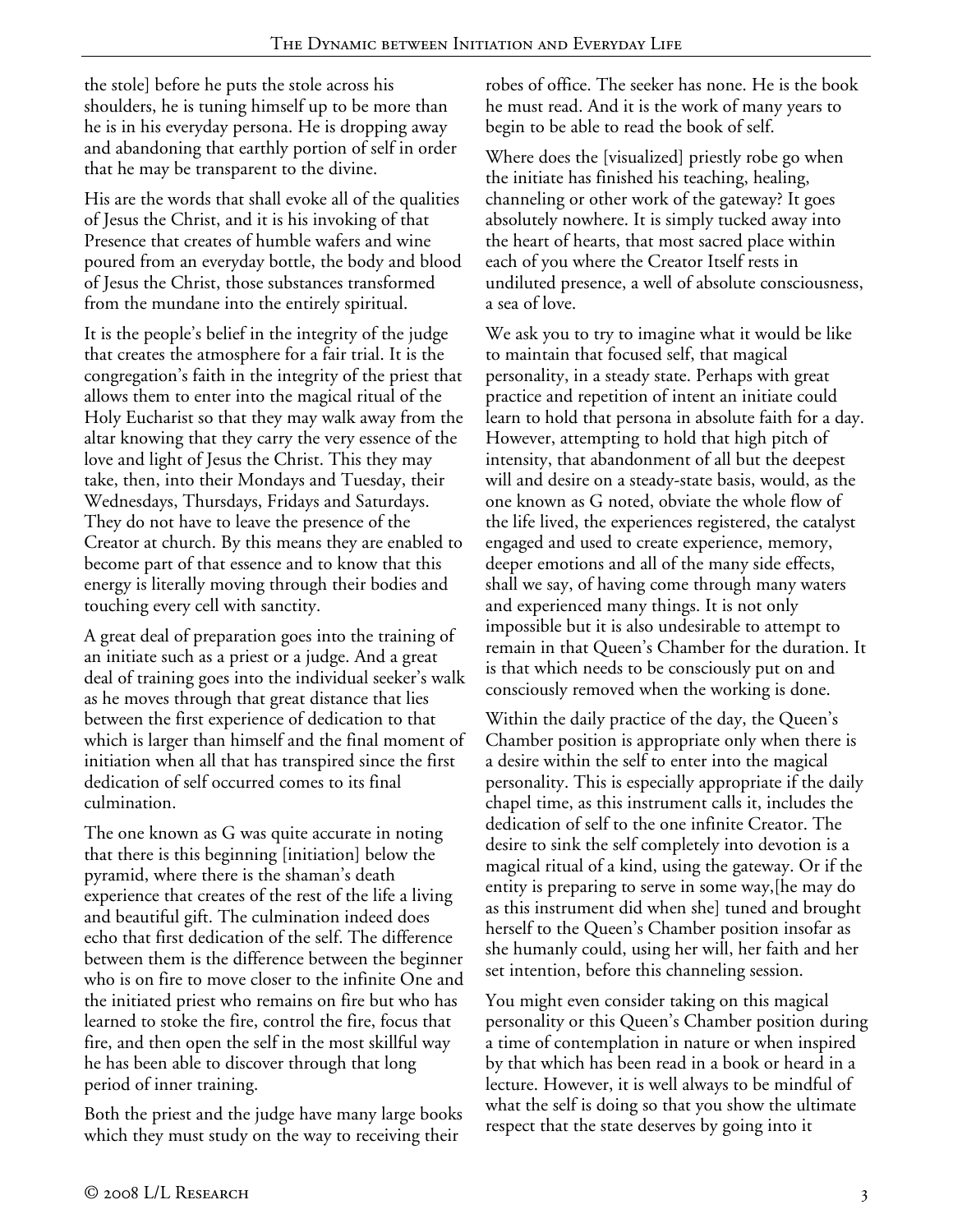consciously and moving away from it just as consciously.

This instrument is aware of a group of people that called themselves Cathars. It was their belief that they could indeed move into the initiatory position of the Queen's Chamber and stay there. This placed them in a false position in terms of living a daily life. And, indeed, so skewed was their belief system away from the normal that they hoped truly for death because they would then be able to enjoy the consolation of this position without having to deal with the needs of an earthly body.

It is interesting that the members of this sect were burned as heretics by those who could not understand such intense devotion or such otherworldly intensity of dedication.

May we answer you further, my brother? We are those of Q'uo.

**G:** Yes, Q'uo. What would you say the difference is between what you described as consciously putting on that vestment of magical personality and consciously taking it off and an entity such as the Buddha who has awakened to the all-self?

We are those of Q'uo, and are aware of your query, my brother. The all-self of the Buddha was a long time in coming, my brother. There was the walk of humanhood and all the exploration that that called for before the one known as Gautama came to the awareness of his own divinity. This entity expressed his divinity by becoming a ferryman and ferrying people back and forth. It is typical of mythical stories that the central figure is painted as having the ability to remain in the Queen's Chamber position or to remain in the position of priest.

However, the energy of humanhood for the Buddha, for the Christ, or for you, is part of the equation of self. Without probing too deeply into the Buddhist mindset, shall we say, we may say that for the Buddha, as for the Christ, the rule of magical personality or the robe of Christ-hood or Buddhahood took over for the human Buddha and the human Christ. What comes down to us through the pages of history, then, is that Buddha and that Christ which the devotees and disciples of those figures wish to see.

One may even take a current saint, shall we say, such as Peace Pilgrim, and from the outside in, look upon her life and feel that she had achieved the initiated

role on a continuing basis. However, if one were to ask this saintly woman whether she was indeed in her priestly robes at all times, she would say, "Not at all," and she would talk about the struggles that she had on the inner planes of her own heart and her own mind, with the day-to-day business of being human. Indeed, this instrument read recently that the one known as Mother Theresa wrote many times in her private diaries that she despaired of herself because of her many doubts and fears.

That is the difference between looking at a figure such as the Buddha from the standpoint of history and of the religious beliefs of those who are devoted to the Buddha, and looking at the same life from inside the mind and the heart of the one known as Gautama.

May we answer you further, my brother?

**G:** Yes. I also read that about Mother Theresa and saw that she felt that God had abandoned her, that she couldn't feel that Presence consciously. I also read that a yogi responded to that and said something along the lines of, "Well, if only she'd come to us we could have taught her some techniques of opening up to that state of consciousness."

About the Buddha and the Christ, I understand what you're saying, that their followers and devotees, especially those that came after them, would want to write them up as super beings. I understand that mechanism of making them more than they actually were. But at the same time, an entity like the Buddha represents to me the highest state of consciousness. It's awakening to the divine nature of reality. I understand that maybe I have some misconceptions about that, but my understanding leads me to believe that that level of realization of awakening is permanent. Once one is awakened, one does not slip back into sleep. One does not become unconscious.

Of course, there are always practical decisions to be made in the world. That human self is still intact. But that human self is transparent forever to the divine. I don't see regression or struggle any longer. I was hoping you could clear that up for me.

We are those of  $Q'$ uo, and are aware of your query, my brother. Humanhood has elements of struggle in it which are built into the very physical vehicle which carries you about and whose care and feeding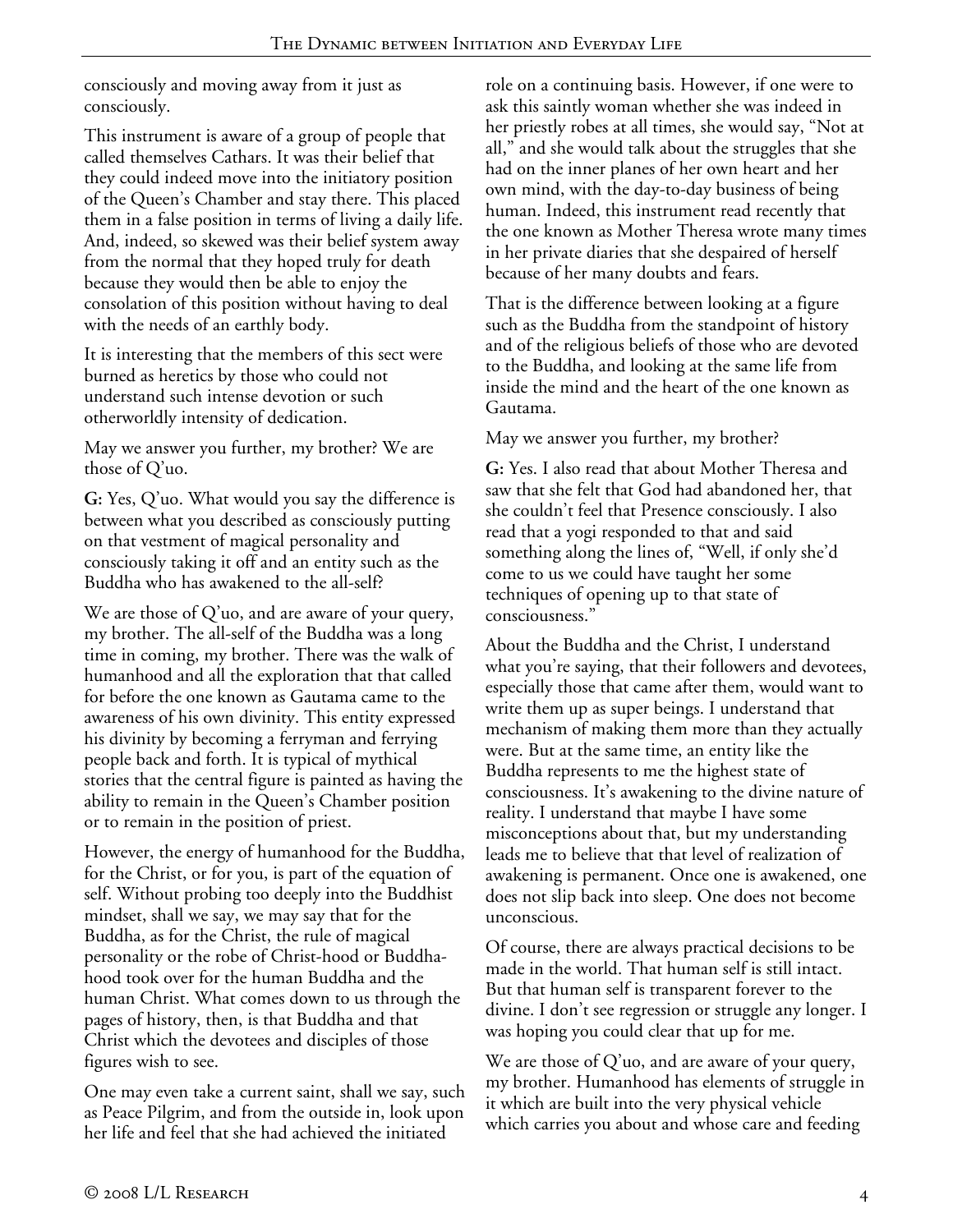is your responsibility. Certainly an experience of realization, satori, initiation and so forth creates permanent changes in the basic vibration of an entity. However, it is not backsliding or going back to sleep to wake up each day and need to deal with the contents of that day. Whatever the day brings, it cannot be easily predicted, at least not entirely.

The life of a religious recluse is designed to eliminate all possible distractions so that the seeker, the disciple, the student, may do nothing but wind the coil of the intensity of desire to know the Creator day after day and year after year. Nevertheless, there is no escape from humanhood within the bounds of flesh and blood, breath and desire. The most humble and self-abandoned disciple shall still find itself desiring those things which shall bring comfort to the body, the mind, or the spirit.

The initiate does not stop being human. The initiate becomes transparent to its humanhood and is able to gaze upon the requests which the body or the mind may make to the self with a certain amount of detachment and a larger point of view which enables the disciple to act in a more skillful way than one who has not become initiated.

It does not remove the business of living from that disciple. That disciple still must find ways to imbue all of those necessary parts of being human with awareness, attention and often ritual, which all are designed to keep the disciple in a good state of tuning.

You yourself, my brother, have had some experience with this constant tuning as you use the name of the Creator in your tuning, or offer the Prayer of St. Francis, or use any number of things that you have learned are very helpful to you for keeping you on the beam, keeping you true to the path that you wish to take.

However, you would undoubtedly be the first to own up to the fact that many are the occasions within a day that is basically an on-the-beam day where there is a distraction, or a trigger is pulled somewhere in your psyche, so that you find yourself replaying old material from your past. Many things can sneak in to distract and divert your attention from that seeking to be one with the infinite Creator

This does not mean that you have gone back to sleep. This does not mean that you are backsliding. This means that you are a human being and that you

are engaged in living a life that is as full of love and service as you can make it.

May we answer you further, my brother? We are those of Q'uo.

**G:** I appreciate your thoughts, Q'uo. I'm definitely keenly aware of the cyclical nature of light and darkness within and I understand that many who experience things like satoris or epiphanies do not enter into a permanent state where that is their experience day in and day out.

I know that there's a long struggle with the human self and I think everything you said applies to the vast majority, almost all those on the spiritual path, but I still hang onto the notion—perhaps future experience will prove me wrong—that once the sun really rises within the self, as was the case with the Buddha, and to whatever extent the entity known as Jesus experienced it, once that sun rises, I think it's there. It's what Ra described as the entity that can walk the universe with unfettered tread<sup>3</sup>—not that I personally expect that to be my experience in this incarnation, but I see it as a sort of permanence. Sorry for the long talking!

I do have another question, but first would ask if R has one he would like to ask. No? Okay.

This ties into what you have been saying, Q'uo and I would preface it by saying I understand that there are no shortcuts to enlightenment. I know there's no substitute for self-discipline. I know any experience of a higher-consciousness nature needs to be grounded in self-discipline to be made useful. Nonetheless, I ask this question because I'm interested in what you have to say.

The question: The understanding I take from the *Law of One* material is that if seekers wish to accelerate their evolution, they must embark upon a

 $\overline{a}$ <sup>3</sup> Ra, April 22, 1981, Session 48. The surrounding quotation is: "There are adepts who have penetrated many, many of the energy centers and several of the true colors. This must be done with utmost care while in the physical body for as we noted when speaking of the dangers of linking red/orange/yellow circuitry with true color blue circuitry the potential for disarrangement of the mind/body/spirit complex is great. However, the entity who penetrates intelligent infinity is basically capable of walking the universe with unfettered tread."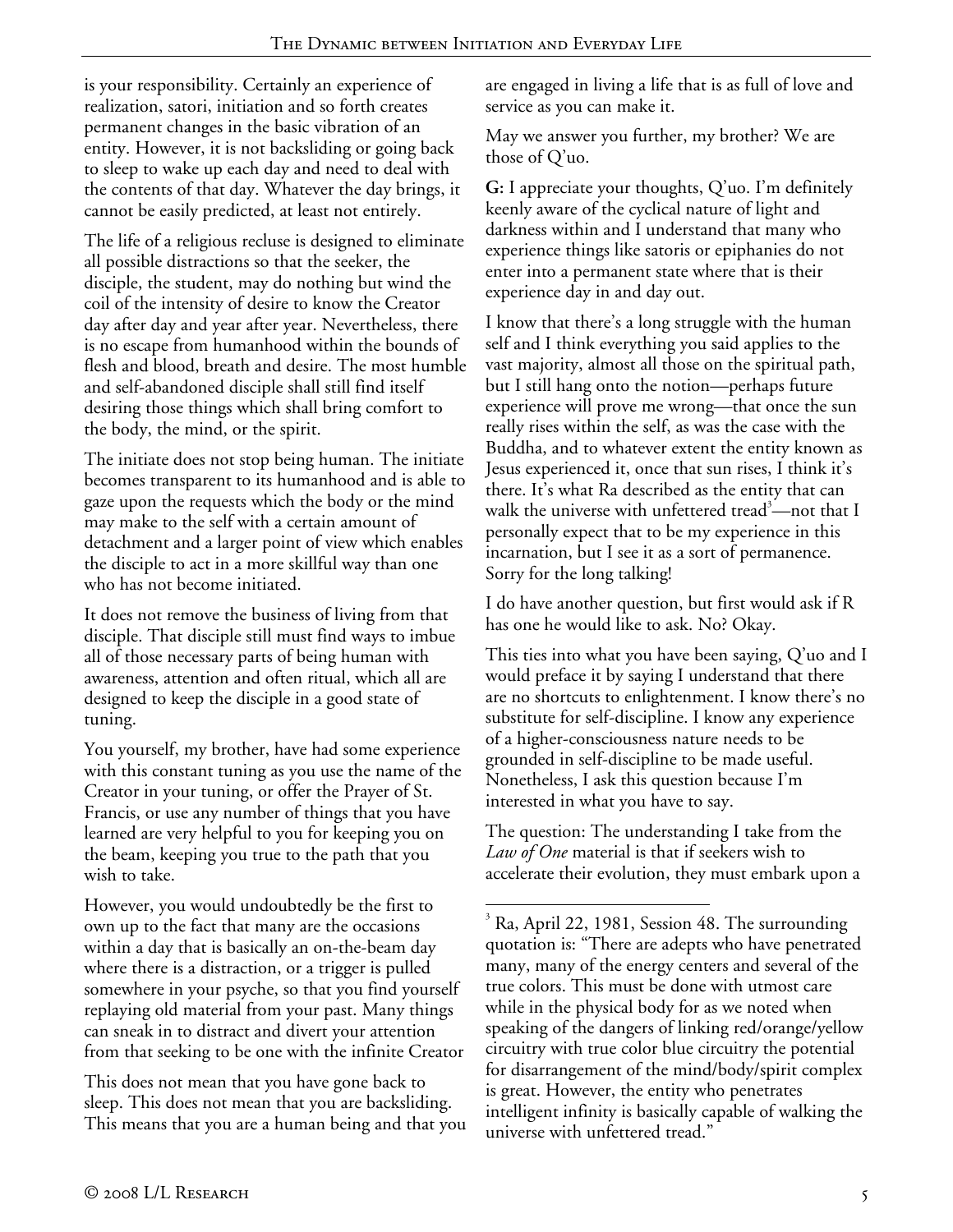committed path which involves a great deal of work. Is it possible, through faith alone, without years of inner work, to effect a massive and transformative change in an instant, simply by making a choice, by removing the limitations upon the point of view and getting a deeper glimpse into the mystery of being? If so, what is the catalyst that would allow the entity to do the equivalent of years of self-discipline in the span of a moment?

We are those of  $Q'$ uo, and are aware of your query, my brother.

## *(Side one of tape ends.)*

### *(Carla channeling)*

The usual cause of such an abrupt and unintended opening into satori or the realization of the true nature of existence and the self is trauma. For instance, a soldier in the heat of battle might suddenly develop such an enormous distaste for the business of killing that he may stand up and walk away, thereby expressing a whole new level of awareness in which the shooting of guns to do harm to other human beings is unacceptable. Or, in a time of emergency, a mother might become preternaturally strong and be able to lift the entire bumper of a car off her child

In these states, one is simply swept away by the circumstances which have, seemingly instantaneously, brought about a change in awareness. In actuality, the inner workings of such moments indicate long strings of events moving back in time from that moment of realization where the stage, shall we say, was being set for that moment in time.

The few times that this occurs, the occurrence is as genuine and authentic as one which has been anticipated and hoped for. The profundity of realization makes its mark, leaves its brand and the life is forever changed.

The usual way that this sudden new awareness is achieved within your culture at this time is by the use of mind-altering substances and the results are always memorable for those who have realization experiences while using a drug such as LSD. The experiences are valid; the awareness that is gained is authentic.

However, there is a problem with using drugs to achieve a spiritual state which is very difficult to

overcome. That is that if one is used to playing in shallow water and suddenly one is plunged into a deep ocean with its riptides and many swells, one is unprepared to deal with the possible side effects of such realization. This has resulted in many cases in the energy body of the one seeking satori through drugs of being damaged.

This instrument generally describes the condition as "holes being blown in the aura". When one is attempting to let a huge amount of light, far more light than is usually allowed, to come through the energy body, it places a great strain on the energy body. And wherever the energy body is weak, in whatever chakra there is imbalance and blockage, then that seeker is liable to have the holes-in-theaura experience of running too much power and being burned by it.

It would be preferable, then, to hope for, and aim for, taking the life itself lightly, so that there is not that feeling of struggle with the spiritual path but rather a feeling of playing and dancing and even romping with the spiritual path. There is something in the work ethic that suggests that it is important to work hard, even on the spiritual path. Yet, we would suggest that there are other ways to frame this effort so that it is effortless and simply becomes a game that is fun to play and fun to think about. Then, where before you were worrying or striving, you now are relaxed and moving in a dance, graceful and light-stepping, ready to laugh, ready to let it go and simply be.

In reframing the effort of the spiritual life into the dance and the game of the spiritual life, the sense of toil and tribulation can be lifted away and you can then enjoy every step along the King's Highway, resting, as this instrument said earlier, in gratitude, peace and joy. Framing spiritual seeking as work can yield to framing spiritual seeking as play with good effect. Think of dancing and singing and all of those ways that the humdrum of life is lifted and given more energy, more breath, more space, and more room to play.

May we answer you further my brother? We are those of Q'uo.

**G:** Not on that topic, Q'uo. Would you like me to ask another?

We are those of Q'uo, and we believe there is energy in this circle for one final query, my brother.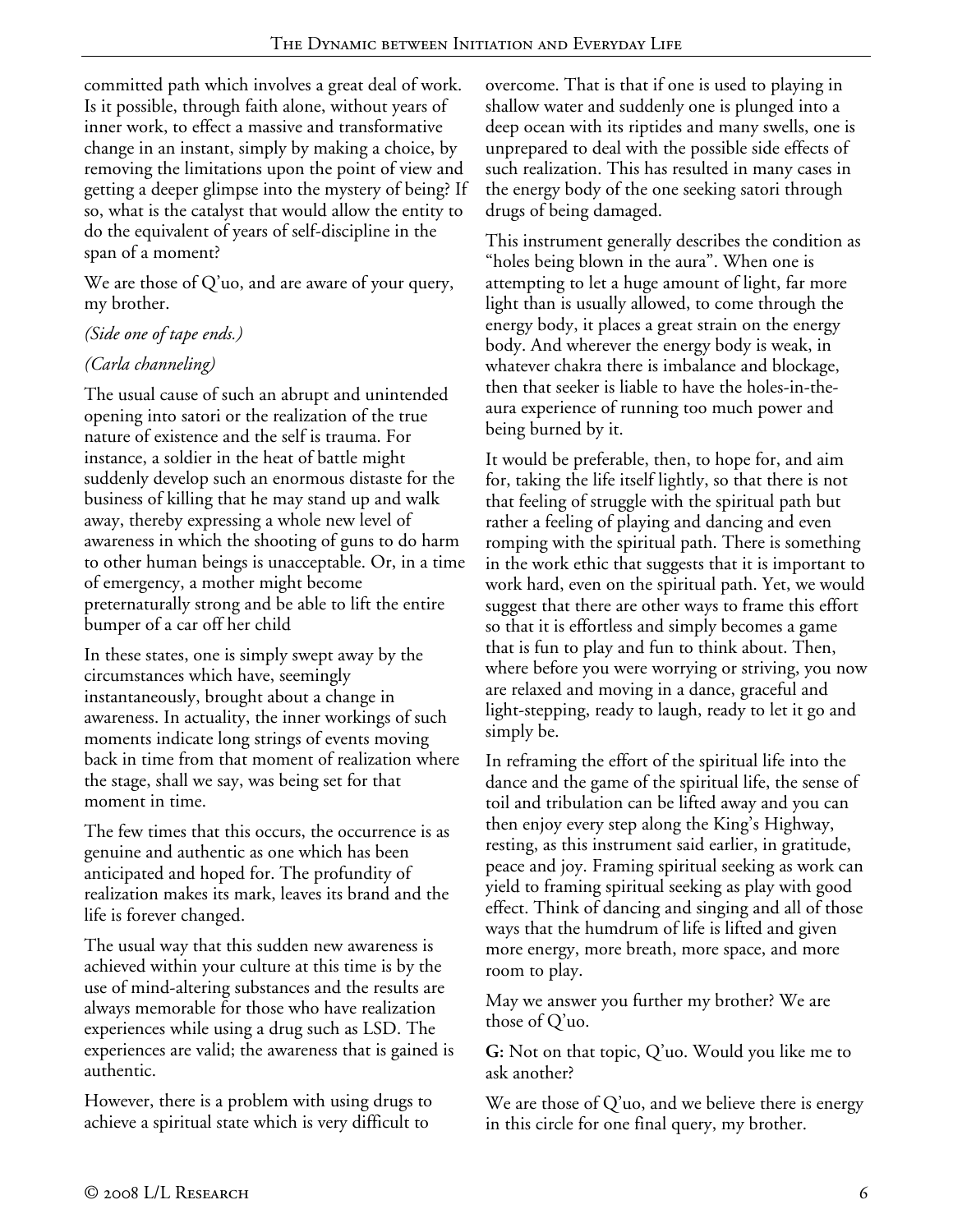**G:** This query comes from M in Florida. M is a very service-to-others oriented individual and he's investing all of himself into becoming an engineer. His ultimate goal is to build or help to build a freeenergy device. I believe his intention is along the lines of what Ra said Tesla's was, in that he wants to free his fellow entities from darkness.<sup>4</sup>

So M asks, "Does the technology currently exist on our planet for constructing a working physical device or system to produce more energy than is put into that physical device or system? Some might term this type of device, a 'free-energy device.' Can Q'uo give information on the spiritual principles at work behind such a technology?"

We are those of Q'uo, and are aware of the question of the one known as M. Since the time of the one known as Nikola the technology has existed for using the energy of the Earth to tap into that energy, much as one would tap a siphon into a maple tree and let the sap be collected. However, the political and economic climate among your people at this time is such that those who have been able, as the one known as Nikola was able, to create models of such devices were seen as threats to the economic equilibrium of the country and of the planet. Therefore, such knowledge has been ruthlessly removed from the public domain as soon as those forces of government and the world economy have become aware of them.

If there could come to exist an entity who is able to channel those essences such as Nikola who have gone before, there would be seen to be models of such devices that are even now running on the inner planes. For the one known as Nikola did not take down his last experiment and it is still running. However, it is not running in space/time but in time/space.

We believe, however, that as the one known as M continues his studies, he will be guided to the studies of electromagnetics, gravity and the energy of the Earth itself in ways that will enable him eventually to accomplish his goal.

May we answer this question in any further way, my brother? We are those of Q'uo.

**G:** On behalf of the questioner, "Thank you," with a capital T. He will be a happy entity. Thank you for myself, Q'uo.

We are those of Q'uo, and we thank you, the one known as M, the one known as R, the one known as Jim, and this instrument. You have all made our experience a very rich one this evening. We shall leave you at this time in the love and in the light of the one infinite Creator. Go forth rejoicing. Adonai. Adonai.  $\bullet$ 

 $\overline{a}$ 4 Ra, January 28, 1981, Session 11:

QUESTIONER: How was Tesla's work supposed to benefit man on Earth, and what were its purposes?

RA: I am Ra. The most desired purpose of the mind/body/spirit complex, Nikola, was the freeing of all planetary entities from the darkness. Thus, it attempted to give to the planet the infinite energy of the planetary sphere for use in lighting and power.